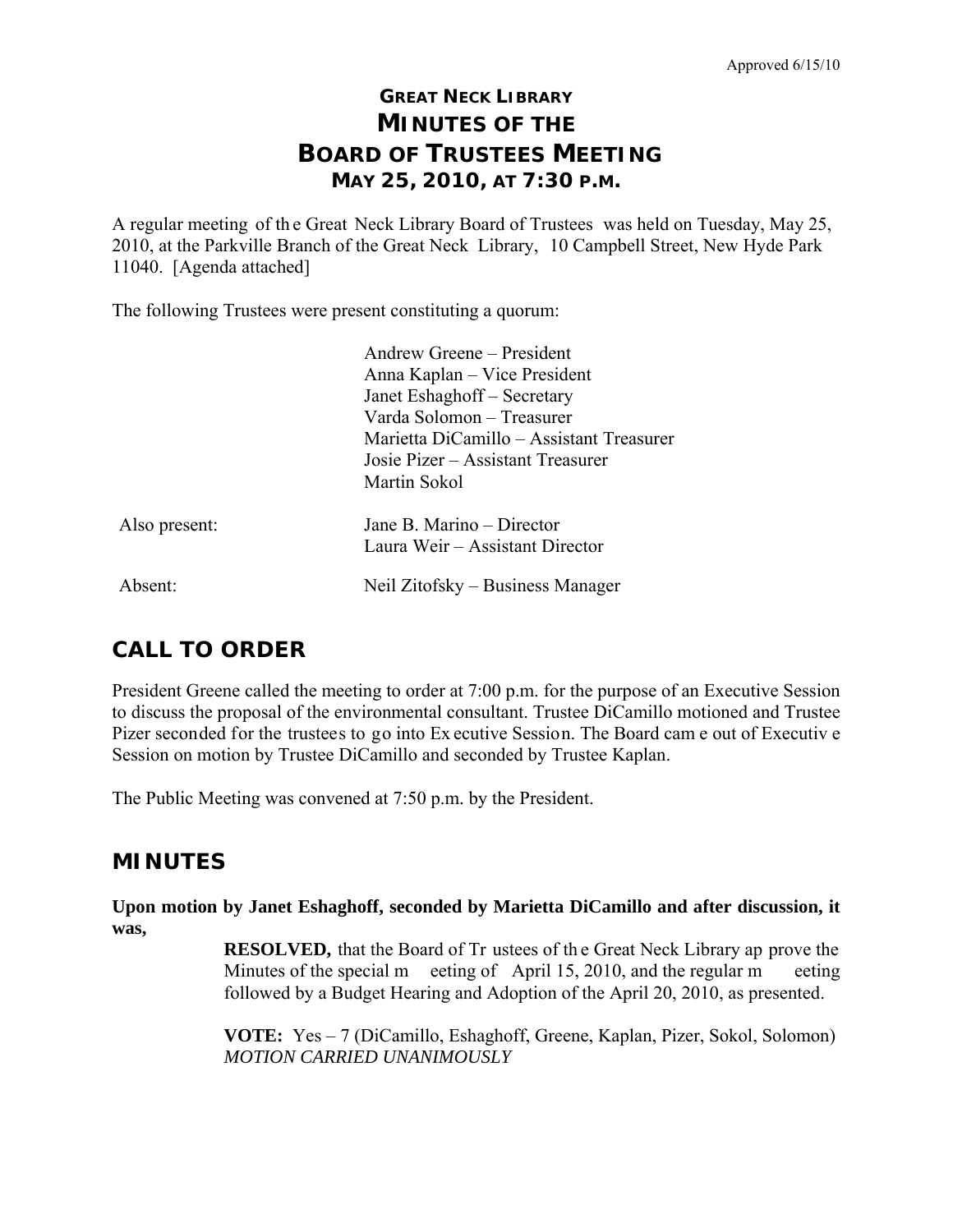# **TREASURER'S REPORT – PERSONNEL CHANGES**

During the month of April 2010, revenue received was \$991,919. Total expenses were \$592,914.

\_\_\_\_\_\_\_\_\_\_\_\_\_\_\_\_\_\_\_\_\_\_\_\_\_\_\_\_\_\_\_\_\_\_\_\_\_\_\_\_\_\_\_\_\_\_\_\_\_\_\_\_\_\_\_\_\_\_\_\_\_\_\_\_\_\_\_\_\_\_\_\_\_\_\_\_\_\_\_\_\_\_\_\_\_\_\_\_\_\_\_\_\_

At the close of business, April 30, 2010, total operating fund holdings were \$3,306,883. Of these funds, \$2,755,826 was on deposit at HSBC, \$548,267 was on deposit at Chase Bank, and \$2,780 was on hand in Petty Cash funds at Main and th e Branches. This compares to an April 30, 2009, balance of \$3,100,064.

Additionally, the cash balance of the Main Building and Special Services fund was \$1,182,699; the Automated Library fund was \$122,099; the Re stricted Gift fund was \$377,134; the Branch and Special Services fund was \$139,954. Thes e funds totaled \$1,821,885 on April 20, 2010. The April 30, 2009, total was \$2,285,291.

#### **Upon motion by Varda Solomon, seconded by Josie Pizer, and after discussion, it was,**

**RESOLVED,** that the Board of Trustees of the Great Neck Library accept the May 25, 2010, Treasurer's Report.

 **VOTE:** Yes – 7 (DiCamillo, Eshaghoff, Greene, Kaplan, Pizer, Sokol, Solomon)  *MOTION CARRIED UNANIMOUSLY* 

## **Warrants**

### **Upon motion by Varda Solomon, seconded by Marietta DiCamillo, and after discussion, it was,**

**RESOLVED,** that the Board of Trustees of th e Great Neck Library authorize the Treasurer, who has reviewed all checks and supporting documentation, to pay the persons named in the Warrant dated April 17, 2010 through May 21, 2010, Paid Checks numbered 0028405 through 0028409, 0028446 through 0028451, and 40869 through 40899, and To-Be-P aid Checks numbered 40900 through 41075, with the exceptions of check number 40961 payable to Harris Bloom & Archer in the amount of \$2,425.78, and check num ber 41034 payable to VHB Engineering in the am ount of \$2,671.87, the sum s se t against their re spective na mes, amounting in the aggregate to \$393,968.70.

**VOTE:** Yes – 7 (DiCamillo, Eshaghoff, Greene, Kaplan, Pizer, Sokol, Solomon) *MOTION CARRIED UNANIMOUSLY*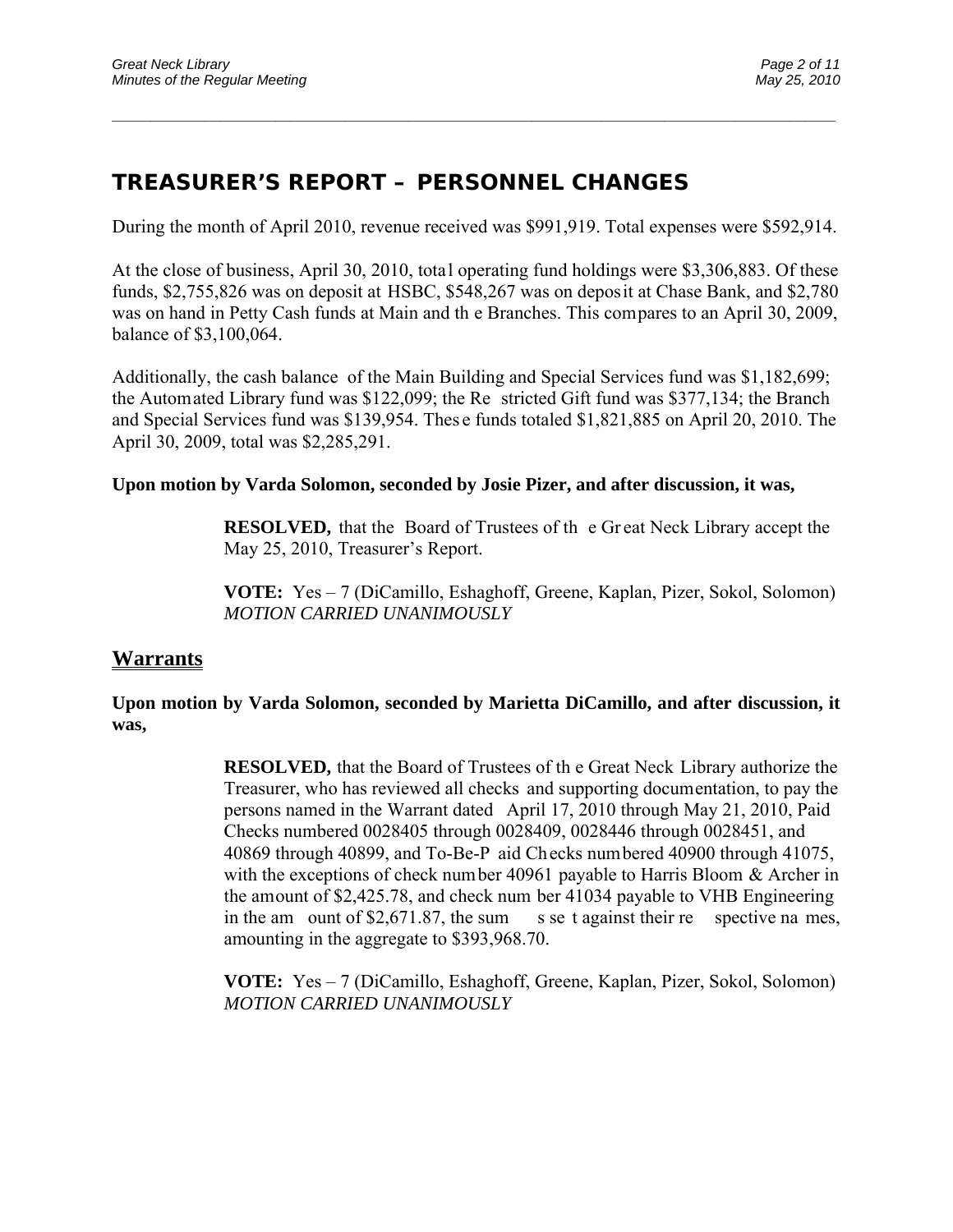### **Upon motion by Varda Solomon, seconded by Anna Kaplan, and after discussion, it was,**

\_\_\_\_\_\_\_\_\_\_\_\_\_\_\_\_\_\_\_\_\_\_\_\_\_\_\_\_\_\_\_\_\_\_\_\_\_\_\_\_\_\_\_\_\_\_\_\_\_\_\_\_\_\_\_\_\_\_\_\_\_\_\_\_\_\_\_\_\_\_\_\_\_\_\_\_\_\_\_\_\_\_\_\_\_\_\_\_\_\_\_\_\_

**RESOLVED**, that the Board of Tr ustees authorize the Treasurer to approve the release of check num ber 40961 payable to Harris Bloom & Archer in the am ount of \$2,425.78.

The Finance Comm ittee did not f eel comfortable in m oving forward on m aking payment of the invoices for Bloom and VHB as the necessary documentation for information, understanding and knowledge was not available to them. Therefore, each check was voted on separately. Also, there was much discussion on the Finance Committee's role in the payment of bills.

Trustee Sokol asked for guidelines as to what th e Trustees are look ing for specifically when the Building Committee reviews a bill. Trustee Pizer stated that the bills must relate to the contrac t and what the Board of Trustees is expecting to be executed in that contract and that the payment and charges are appropriate for the work being done.

Trustee Solom on requested tha t th e Buildi ng Comm ittee review the bills and re commend payment. Subsequently, President Greene amended the motion on the table to read:

> **RESOLVED**, that the Board of Tr ustees authorize the Treasurer in her discretion to approve the release of check num ber 40961 payable to Harris Bloom & Archer in the am ount of \$2,425.78 pending the recommendation of the Building Committee; and further, that the documentation requested, dated May 12, 2010, in the memo of Ms. DiCamillo, be provided as soon as possible to the Board.

 *Public Comments: Marianna Wohlgemuth* 

**VOTE:** Yes – 7 (DiCamillo, Eshaghoff, Greene, Kaplan, Pizer, Sokol, Solomon) *MOTION CARRIED UNANIMOUSLY* 

#### **Upon motion by Andrew Greene, seconded by Anna Kaplan, and after discussion, it was,**

**RESOLVED**, that the Board of Tr ustees authorize the Treasurer in her discretion to approve the release of check number 41034 payable to VHB Engineering in the amount of \$2,671.87 pending the recommendation of the Building Committee.

**VOTE:** Yes – 5 (Eshaghoff, Greene, Kaplan, Sokol, Solomon) No – 2 (DiCamillo, Pizer) *MOTION CARRIED*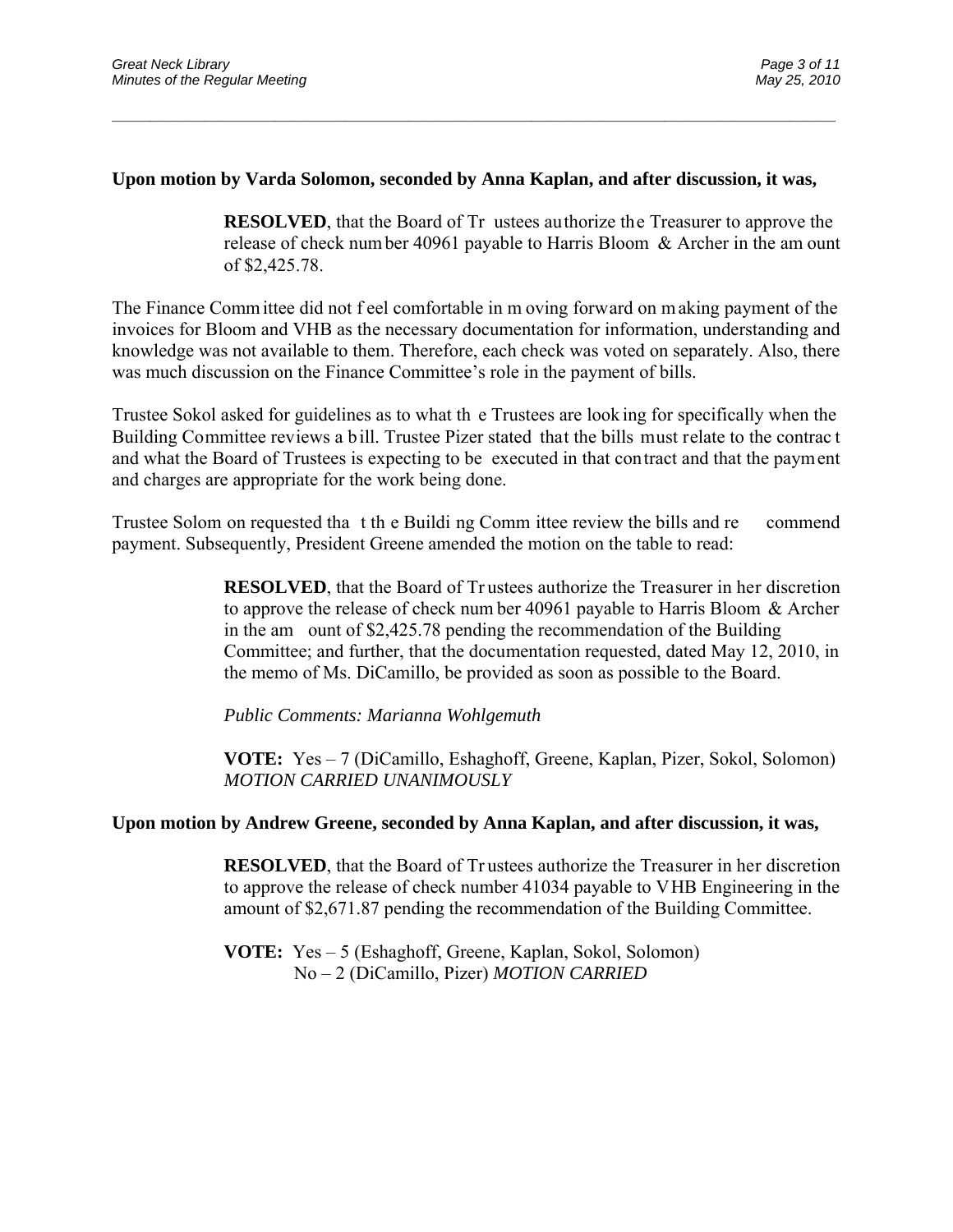## **Payroll Warrants**

**Upon motion by Varda Solomon, seconded by Marietta DiCamillo, and after discussion, it was,** 

\_\_\_\_\_\_\_\_\_\_\_\_\_\_\_\_\_\_\_\_\_\_\_\_\_\_\_\_\_\_\_\_\_\_\_\_\_\_\_\_\_\_\_\_\_\_\_\_\_\_\_\_\_\_\_\_\_\_\_\_\_\_\_\_\_\_\_\_\_\_\_\_\_\_\_\_\_\_\_\_\_\_\_\_\_\_\_\_\_\_\_\_\_

**RESOLVED,** that the Board of Tr ustees of the Great Neck Library accept the Payroll Warrants for pay dates April 8, 2010 and April 22, 2010, which have been reviewed by the Treasurer, in the a mounts of \$175,627.91 and \$180,959.86 respectively, for a total of \$356,587.77.

**VOTE:** Yes – 7 (DiCamillo, Eshaghoff, Greene, Kaplan, Pizer, Sokol, Solomon) *MOTION CARRIED UNANIMOUSLY* 

## **Personnel Changes**

**Upon motion by Varda Solomon, seconded by Marietta DiCamillo, and after discussion, it was,** 

> **RESOLVED,** that the Board of Tr ustees of the Great Neck Library accept the Personnel Changes of April 17, 2010, through May 21, 2010.

**VOTE:** Yes – 6 (DiCamillo, Eshaghoff, Greene, Kaplan, Sokol, Solomon) Abstention – 1(Pizer) *MOTION CARRIED* 

# **REPORTS**

## **Branch Committee**

### *Station Branch*

Architect R on Zachary of the firm of Zakary Hageman Architects provide d an update on the Station Branch project. He displayed the arch itectural drawings of the floor plan as well as the space in relation to th e shopping ce nter. He identified the location of the variou s service areas, offices and the m ulti-purpose rooms in the back of the space. He also provided m easurements. Carpeting has been selected, and the slate and wood floors will be reused. The bathrooms will be cleaned up and also there will be a unisex h andicap-accessible bathroom. Fluorescent lighting will be utilized. The de adline for receiv ing final bids from the contrac tors is J une  $4<sup>th</sup>$  and the proposals will then be p resented to the Board. Mr . Zakary will send th e plans in p df format for uploading to the Library's website.

Director Jane Marino stated th at the furniture and shelving from the old space will b e reused. One new book stack will be purchas ed. The only additiona l staff will be one part-tim e librarian. Staff from the Main Library will be used when needed.

*Public Comments: Unidentified Lady, Carol Frank, Unidentified Gentleman, Michael Currie*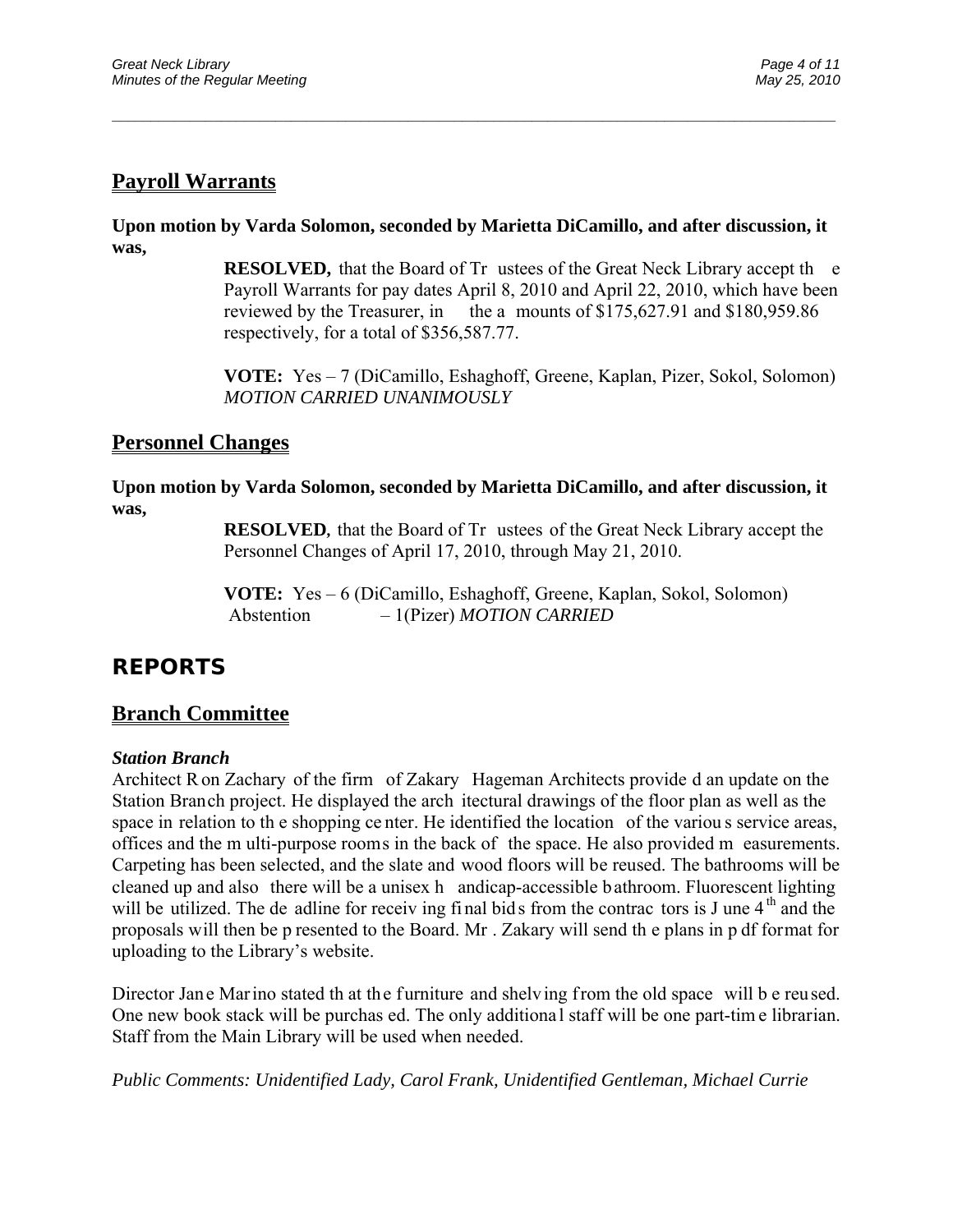### *Parkville Branch*

Trustee Eshaghoff, Branch Committee Chair, reported that the Gr eat Neck School was contacted regarding additional space for the Parkville Branch. The space that the Library was interested in will continue to be used for the School District's recreational program so the Library cannot have that space.

\_\_\_\_\_\_\_\_\_\_\_\_\_\_\_\_\_\_\_\_\_\_\_\_\_\_\_\_\_\_\_\_\_\_\_\_\_\_\_\_\_\_\_\_\_\_\_\_\_\_\_\_\_\_\_\_\_\_\_\_\_\_\_\_\_\_\_\_\_\_\_\_\_\_\_\_\_\_\_\_\_\_\_\_\_\_\_\_\_\_\_\_\_

Ms. Marino reported that she, along with Business Manager Zitofsky, has m et with Superintendent Dolan, who will be investigating the lega lity of the Library buildin g on to the school building. The Parkville comm unity was assured that the Parkville Branch is on the top of the Board's agenda.

A Branch Committee meeting will be scheduled at Parkville in the immediate future.

*Public Comments: Marianna Wohlgemuth, Allegra Goldberg, Unidentified Lady* 

## **Finance Committee**

Below is the text of the written report of the Finance Committee:

The Committee met on T hursday, May 20, 2010, i n the Multi-Purpose Room of the Main Library. In attendance: Varda Solomon (VS) - Treasurer and Finance Committee Chair, Marietta DiCamillo (MD) - Assistant Treasurer, Josie Pizer (JP) - Assistant Treasurer.

Also in attendance: Neil Zitofsky (N Z) - Libr ary Business M anager, Jane B. Marino (JM) -Library Director, Al Coster (AC) – Independent Auditor, Baldessari & Coster, LLP.

VS called the meeting to order at 7:45 pm. The agenda prepared by the Chair listed several items.

1. **Review of Annual Audit**. Chair Solomon introduced and thanked Al Coster for appearing before the committee to go over the information contained in it and to answer any questi ons the committee might have. Among the budgetary highlights were a) the recognition of the expenses related to post-retirement health insurance costs that are now required to be recorded in accordance with Governmental Accounting Standards Board Statement No. 45; b) variations between the Library's final budget and the actual results of the General Fund. Mr. Coster reviewed the explanatory notes in the rear of the audit and answered the committee's questions. Chair Solom on thanked Mr. Coster for his attendance and he will also attend th e Board Meeting on May 25, 2010 to present the audit to the Board for their acceptance.

2. **New Business.** Library Director Marino reviewed for the committee a proposal that has come from the Great Neck Schools' Special Education PTA to fund a collection of books on special needs for children, teachers, parents and professionals. Th e committee accepted her report and will co me back to her with questions and comments.

3. **Budget Vote.** The committee expressed their happiness that the library budget was passed in such an overwhelming manner. The Library Director stated that the breakdown of v oting b y regi on would be included in the Trustees' Board Packet and further stated that a thank you to the community was sent out to both local papers.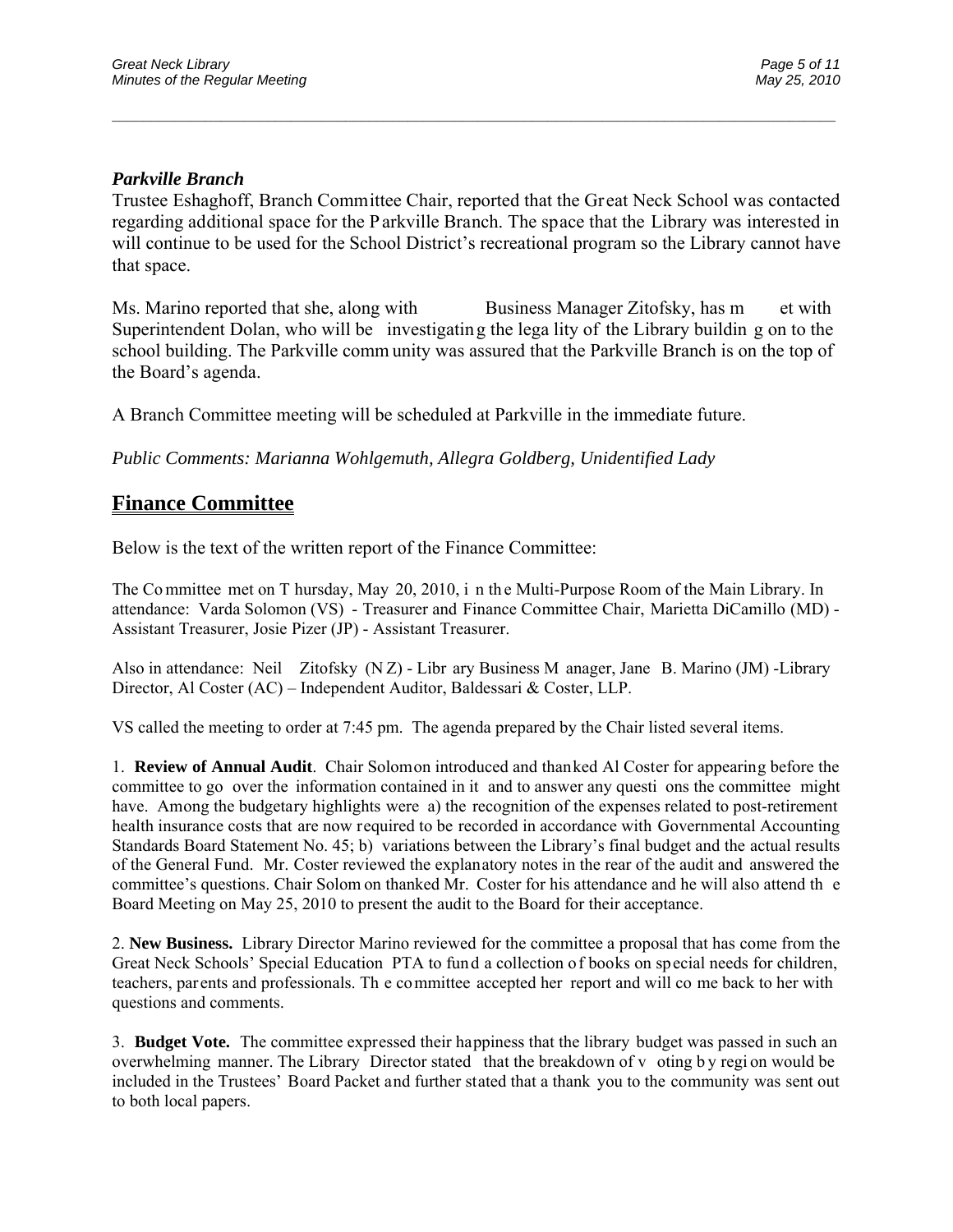4. **Review of Check Warrants and Financial Statements.** There were no other major outstanding issues, so the committee reviewed the warrant and financial statements and signed the checks.

\_\_\_\_\_\_\_\_\_\_\_\_\_\_\_\_\_\_\_\_\_\_\_\_\_\_\_\_\_\_\_\_\_\_\_\_\_\_\_\_\_\_\_\_\_\_\_\_\_\_\_\_\_\_\_\_\_\_\_\_\_\_\_\_\_\_\_\_\_\_\_\_\_\_\_\_\_\_\_\_\_\_\_\_\_\_\_\_\_\_\_\_\_

# **Assistant Director**

Below is the text of the Assistant Director's written report:

#### **Workshops and Conferences**

Long Island Building and Facility Maintenance Show, Thur sday, April 29. This is the third y ear that I have attended the show, held at Hofstra University. In addition to product exhibit booths numbering about 65, seminars on subjects relevant to facility m aintenance issues were scheduled on bot h days. This year I attended New Fire Codes and T echnology Update. Bob William s, Pr esident of Briscoe Protective Systems talk ed about new developm ents in fire alarm protection and new t echnologies in fire alarm systems that increase the safety of building occupants while lowering installation costs. Mr. Williams also advised us to visit the c ompany website for the most current local and state fire code requirements. Exhibiting companies represented a wi de range of bu ilding maintenance services including pest control, elevator and HVAC repair, a nu mber of eco-friendly cleaning and paper product s, solar energy solutions and an asphalt company that used 35% recycled asphalt in its product. The show's program, listing all the exhibitors, could prove very useful when trying to locate a specific service or product. I have already had a visit from a paper and janitorial supply company who will return with sam ples that George Malcol m and I will examine.

#### **Museum Passes**

The first of the Museum Passes purchased by the Library last year are expiring in July. The Director and I are currently in the process of examining the circulation statistics for each pass to determine if the number of passes at the Main Library and at the branches is sufficient or excessive. T he plan is to renew those passes with strong circulat ion and let others (with m ultiple copi es) expire as indicated by circulation numbers.

#### **Catalog Records Maintenance**

Technical Services senior Librarian Chris Johnson c ontinues to fine tune t he Library catalog. We have added location codes for children's books and young adult books residing in the branch collections.

## **Library Director**

Below is the text of the Director's written report:

#### **Budget Vote**

The Library's 2011 Budget passed by a 71% margin. The total ' yes votes' were 1,649. T he total 'no' votes were 6 87. The Nor th Voting Di strict had 895 ' yes' votes and 347 'n o' votes. The South Votin g District had a total of 703 'y es' votes and 316 "no votes". The Absentee Ballots were 51 'y es' votes and 24 'no votes'.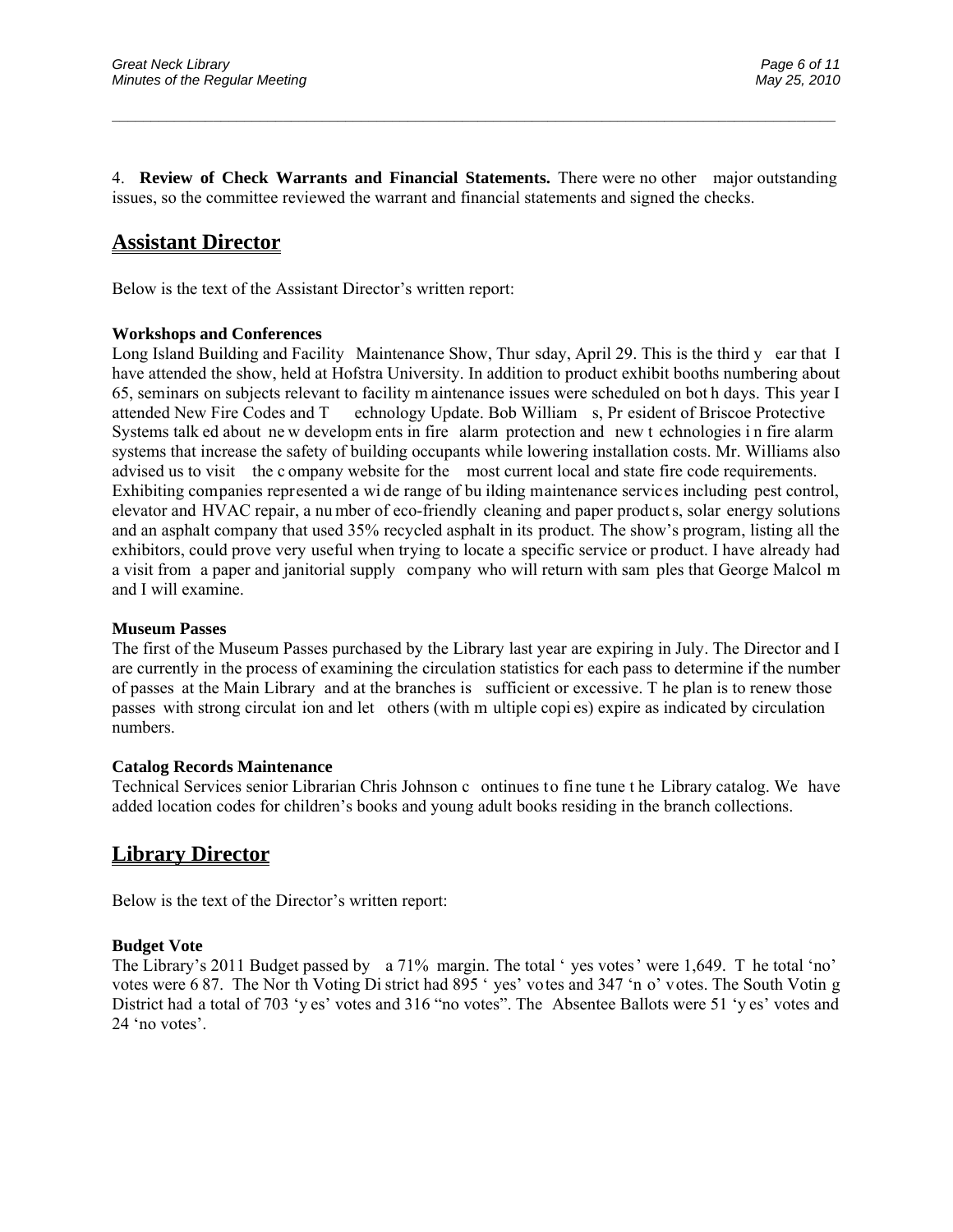#### **Personnel**

I am happy to report that the brain-storming session s I held with Library staff were quite pr oductive with many creative and interesting ideas bei ng put fort h. I am looking forward to pr esenting a reorganization plan to the Personnel Committee quite soon.

\_\_\_\_\_\_\_\_\_\_\_\_\_\_\_\_\_\_\_\_\_\_\_\_\_\_\_\_\_\_\_\_\_\_\_\_\_\_\_\_\_\_\_\_\_\_\_\_\_\_\_\_\_\_\_\_\_\_\_\_\_\_\_\_\_\_\_\_\_\_\_\_\_\_\_\_\_\_\_\_\_\_\_\_\_\_\_\_\_\_\_\_\_

#### **Meetings**

Two of our staff attended Computers in Libraries in April and two staff attended the Innovative Interface conference in Chicago in April. All reported their attendance to be quite fruitful, with lots of interesting information, products and ideas. I participated in a t rip to the Darien Library with the Mem ber Library Directors of the Nassau Library S ystem. This is the second trip I've m ade there and I came away impressed wi th their philosophy of service, their i nternal organization and their radical approach to libraries and their role in the community.

#### **Main Building Project**

Our attorney has filed the necessary application with the Town of North He mpstead. He has received a Letter of Omission, a copy of which is included in your packet. The letter indicates two issues, the first is the letter of non-jurisdiction, which the Library has and the second will be addressed by the engineer to see if the remaining runoff can be corrected. We hope that it won't be necessary to go back to the DEC on this issue. We have also received an indication of w hat will be in the letter of Denial and our attorne y is confident that a f ew of the issue s can be ea sily fi xed before resubm ission. On ce w e have the officia l Letter of Den ial, it will enable the Library to m ove forward with apply ing for variances wi th the BZA. Our environ mental consultant has com pleted Part 1 of t he EAF as well as the letters for coordi nated review which will be sent to all i nterested parties. They are Town of North H empstead, the Village of Saddle Rock, The New York Sate DEC, the Nassau Count y Department of Health, the Nassau County Department of Public Works, The Town of Nort h Hem pstead Board of Zoning and Ap peals, and th e Stormwater Management Officer. [She provided for the trustees a copy of the EAF Part 1 a s well as one of the coordination letters that were sent.]

#### **Station Branch Project**

The Construction Documents are complete and will be pr esented to the Board a t this meeting. I hope to have the architect on hand to present the plans and answer any questions. Once the Board is satisfied with the plans, then the architect would file them with the Landlord and send them to the contractors for bids.

# **OLD BUSINESS**

## **Audit for Year Ended December 31, 2009**

The Board, at its April  $20<sup>th</sup>$  Board meeting, tabled the acceptance of the audit report as it was not reviewed by the Finance Comm ittee prior to have been brought before the Board. Subsequently, the Lib rary's auditor Al Coster was invited to the Finance Comm ittee meeting to review his report.

Mr. Coster was also present at tonig ht's meeting where he a gain reviewed the report and stated that the Library received the best o f the highes t level of service. He also provided answers to questions pertaining to the pos t retirem ent costs for em ployees who have retired, and the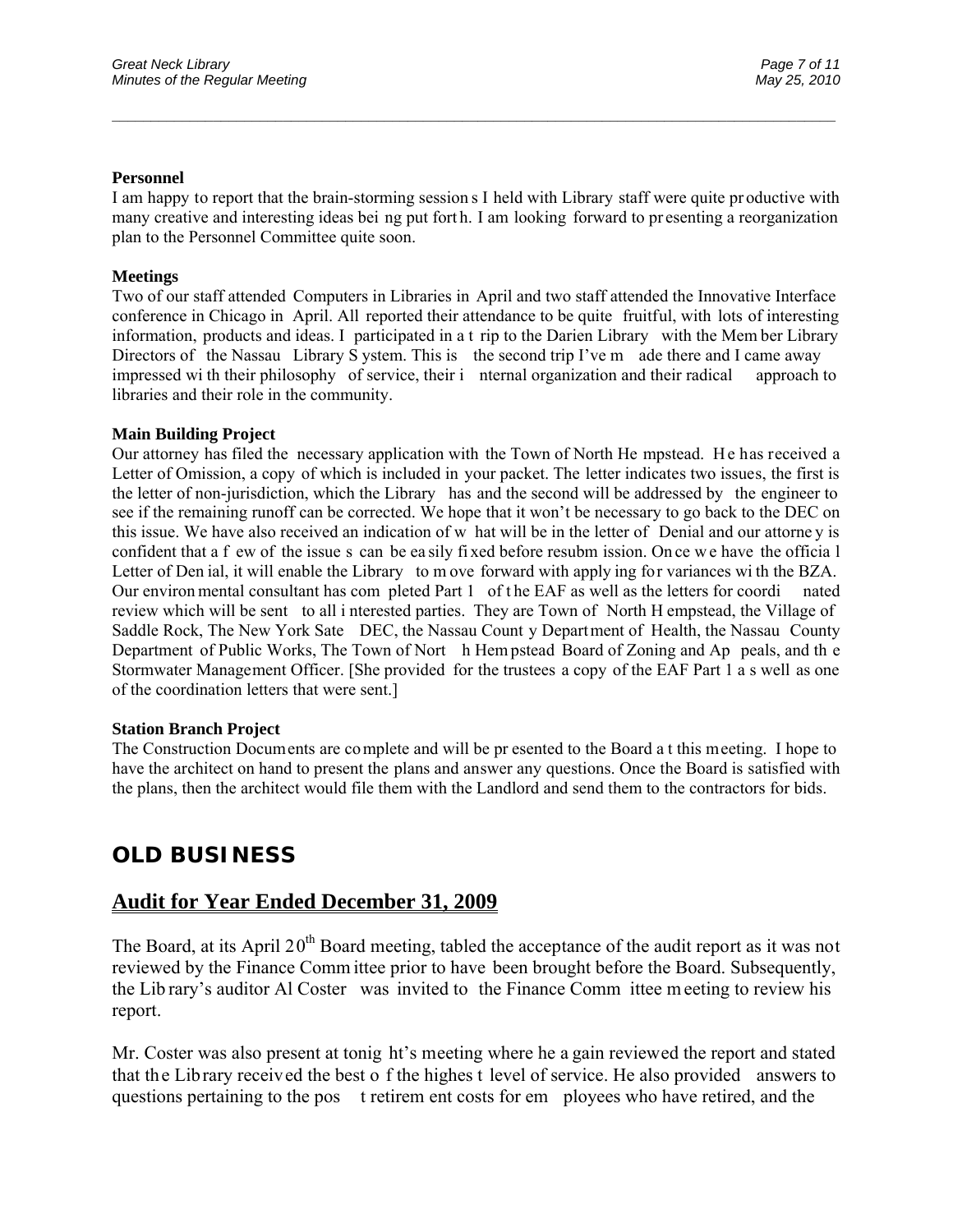Library's ability to bond for the referendum . He stated that the Librar y was fiscally sound. Mr. Coster was thanked for his patience in worki ng with the Fin ance Committee. A m ember of the public asked for the audit to be made available online to which the Director agreed.

\_\_\_\_\_\_\_\_\_\_\_\_\_\_\_\_\_\_\_\_\_\_\_\_\_\_\_\_\_\_\_\_\_\_\_\_\_\_\_\_\_\_\_\_\_\_\_\_\_\_\_\_\_\_\_\_\_\_\_\_\_\_\_\_\_\_\_\_\_\_\_\_\_\_\_\_\_\_\_\_\_\_\_\_\_\_\_\_\_\_\_\_\_

*Public Comments; Norman Rutta, Unidentified Gentleman, Michael Currie* 

### **Upon motion by Anna Kaplan, seconded by Marietta DiCamillo, and after discussion, it was,**

**RESOLVED,** that the Board of Trustees of the Great Neck Library take from the table the Auditor's Report for the year ended December 31, 2009.

### **Upon motion by Anna Kaplan, seconded by Marietta DiCamillo, and after discussion, it was,**

**RESOLVED,** that the Board of Tr ustees of the Great Neck Library accept the auditor's report for the year ended December 31, 2009

**VOTE:** Yes – 7 (DiCamillo, Eshaghoff, Greene, Kaplan, Pizer, Sokol, Solomon) *MOTION CARRIED UNANIMOUSLY* 

# **NEW BUSINESS**

## **Sunday & Holiday Hours**

### **Upon motion by Marietta DiCamillo and seconded by Martin Sokol and after discussion, it was,**

**RESOLVED,** that the Great Neck Library Board of Trustees accept the Sunday and Holiday Closings schedule for September 2010 to August 2011 as presented.

## HOLIDAYS

Labor Day, Monday, September 6, 2010 – Closed Rosh Hashanah, Thursday, September 9, 2010, Main & Parkville – Open; Lakeville & Station – Closed Yom Kippur Eve, Friday, September 17, 2010 – Closed at 5:00 p.m. Yom Kippur, Saturday, September 18, 2010, Main & Parkville – Open & Lakeville & Station – Closed Veterans Day, Thursday, November 11, 2010 – Closed Thanksgiving Day, Thursday, November 25, 2010 – Closed Christmas Eve, Friday, December 24, 2010 – Closed at 1:00 P.M. Christmas Day, Saturday, December 25, 2010 – Closed New Year's Eve, Friday, December 31, 2010 – Closed at 1:00 P.M. New Year's Day, Saturday, January 1, 2011 – Closed M. L. King Jr. Day, Monday, January 17, 2011 – Closed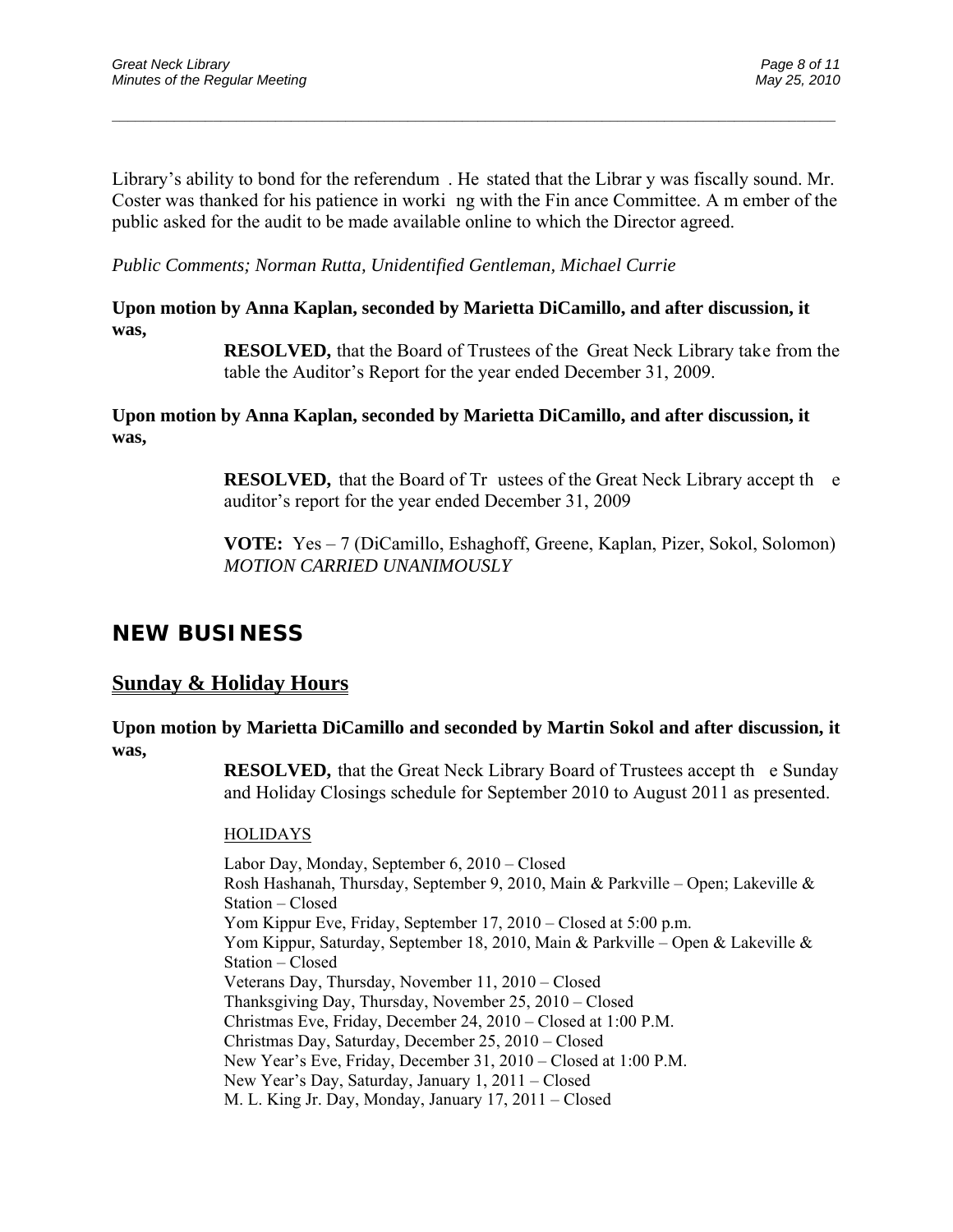Presidents' Day, Monday, February 21, 2011 – Closed Easter, Sunday, April 24, 2011 – Closed Memorial Day Weekend, Sunday, May 29, 2011 & Monday, May 30, 2011 – Closed Independence Day, Monday, July 4, 2011 – Closed

\_\_\_\_\_\_\_\_\_\_\_\_\_\_\_\_\_\_\_\_\_\_\_\_\_\_\_\_\_\_\_\_\_\_\_\_\_\_\_\_\_\_\_\_\_\_\_\_\_\_\_\_\_\_\_\_\_\_\_\_\_\_\_\_\_\_\_\_\_\_\_\_\_\_\_\_\_\_\_\_\_\_\_\_\_\_\_\_\_\_\_\_\_

#### SUNDAY HOURS

**September 12, 2010 through June 5, 2011**  Main & Parkville – Open from  $1:00 - 5:00$  p.m. Lakeville & Station – Closed

 **VOTE:** Yes **–** 7 (DiCamillo, Eshaghoff, Greene, Kaplan, Pizer, Sokol, Solomon) *MOTION CARRIED UNANIMOUSLY* 

## **Policy Manual Changes – Compact + Magnifiers**

**Upon motion by Janet Eshaghoff and seconded by Marietta DiCamillo and after discussion, it was,** 

> **RESOLVED,** that the Great Neck Library Board of Trustees am end its Policy Manual Sections 700-20, 700-40 and 700-45 to include the borrowing privileges, loan period, overdue notices and fines and also add a new Section 700-63 Agreement Form Policy and Regulations f or the Com pact + Mag nifiers a s outlined in the schedule.

This was ta bled on a motion by Trustee Piz er and seco nded by Trustee DiCa millo since the Library has not yet received the Compact  $+$  Ma gnifiers, which are being donated by the Lions Club of Great Neck. All the Trustees were in favor.

## **Donation Acknowledgements**

### **Upon motion by Martin Sokol and seconded by Anna Kaplan and after discussion, it was,**

**RESOLVED,** that t he Gr eat Neck Li brary Board of Trustees accept the following monetary donati ons to the Great Neck Library's Local History Collection in m emory of Risha Rosner : \$100 from The Great Neck Historical Society; \$150 from Joe l & Marlene Friedm an; \$200 from Leila Mattson; and \$100 from N. Susan Silvers

 **VOTE:** Yes **–** 7 (DiCamillo, Eshaghoff, Greene, Kaplan, Pizer, Sokol, Solomon)  *MOTION CARRIED UNANIMOUSLY*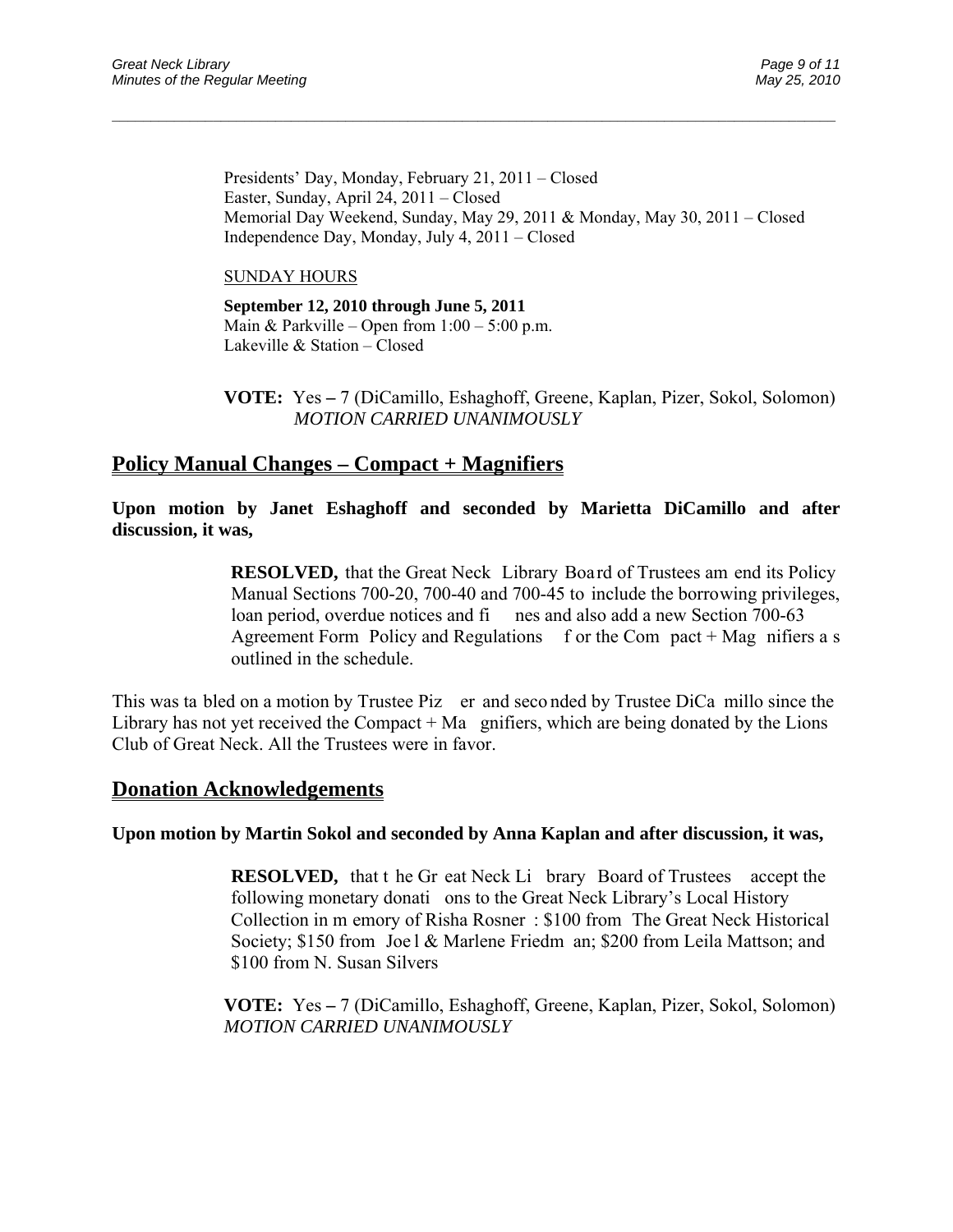## **Email Vendor**

**Upon motion by Josie Pizer and seconded by Marietta DiCamillo and after discussion, it was,** 

\_\_\_\_\_\_\_\_\_\_\_\_\_\_\_\_\_\_\_\_\_\_\_\_\_\_\_\_\_\_\_\_\_\_\_\_\_\_\_\_\_\_\_\_\_\_\_\_\_\_\_\_\_\_\_\_\_\_\_\_\_\_\_\_\_\_\_\_\_\_\_\_\_\_\_\_\_\_\_\_\_\_\_\_\_\_\_\_\_\_\_\_\_

**RESOLVED,** that the Great Neck Library Board of Trustees auth orize the retention of Rackspace as the Library's new em ail vendor and the retention of Icontact as the Library's new vendor for email blasts.

On motion by Trustee Pizer and seconded by Trust ee DiCamillo, this too was tabled because of the unavailability at that m oment of the cost of this new serv ice although it was comparable to what the Library is presently paying for its email service.

# **VHB Proposal**

VHB proposal was withdrawn from the agenda as this was discussed in Executive Session and during the presentation of the Treasurer's Report.

# **ANY OTHER BUSINESS**

**Upon motion by Marietta DiCamillo and seconded by Josie Pizer and after discussion, it was,** 

> **RESOLVED,** that the Great Neck Library Board of Trustees auth orize the Finance Committee to develop a procedur e for review and paym ent of invoices for vendors for future projects.

*Public Comments: Norman Rutta, Michael Currie, Carol Frank, Dan Nachmanoff* 

 **VOTE:** Yes **–** 7 (DiCamillo, Eshaghoff, Greene, Kaplan, Pizer, Sokol, Solomon)  *MOTION CARRIED UNANIMOUSLY* 

Trustee Pizer inquired about scheduled committee meetings for the month of June. The dates will be set at the upcoming Building and Branch Committees meeting.

# **CORRESPONDENCE** [Appended to these Minutes]

Marianna Wohlge muth spoke to the letter of the North L akeville and Lakeville Estates Civic Associations of April 30, 2010.